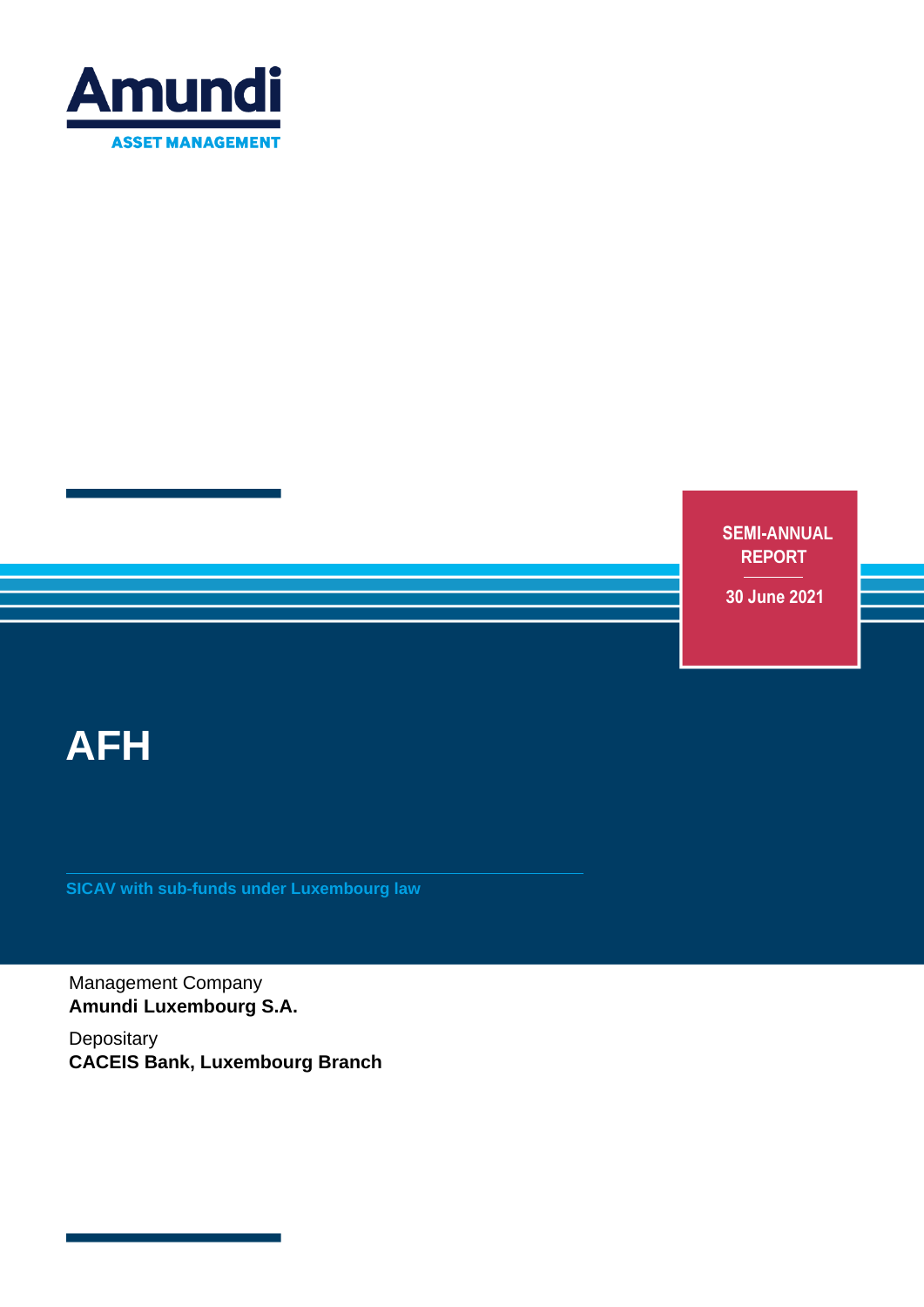$\sqrt{2}$ 

 $\sim$  1

 $\overline{\phantom{a}}$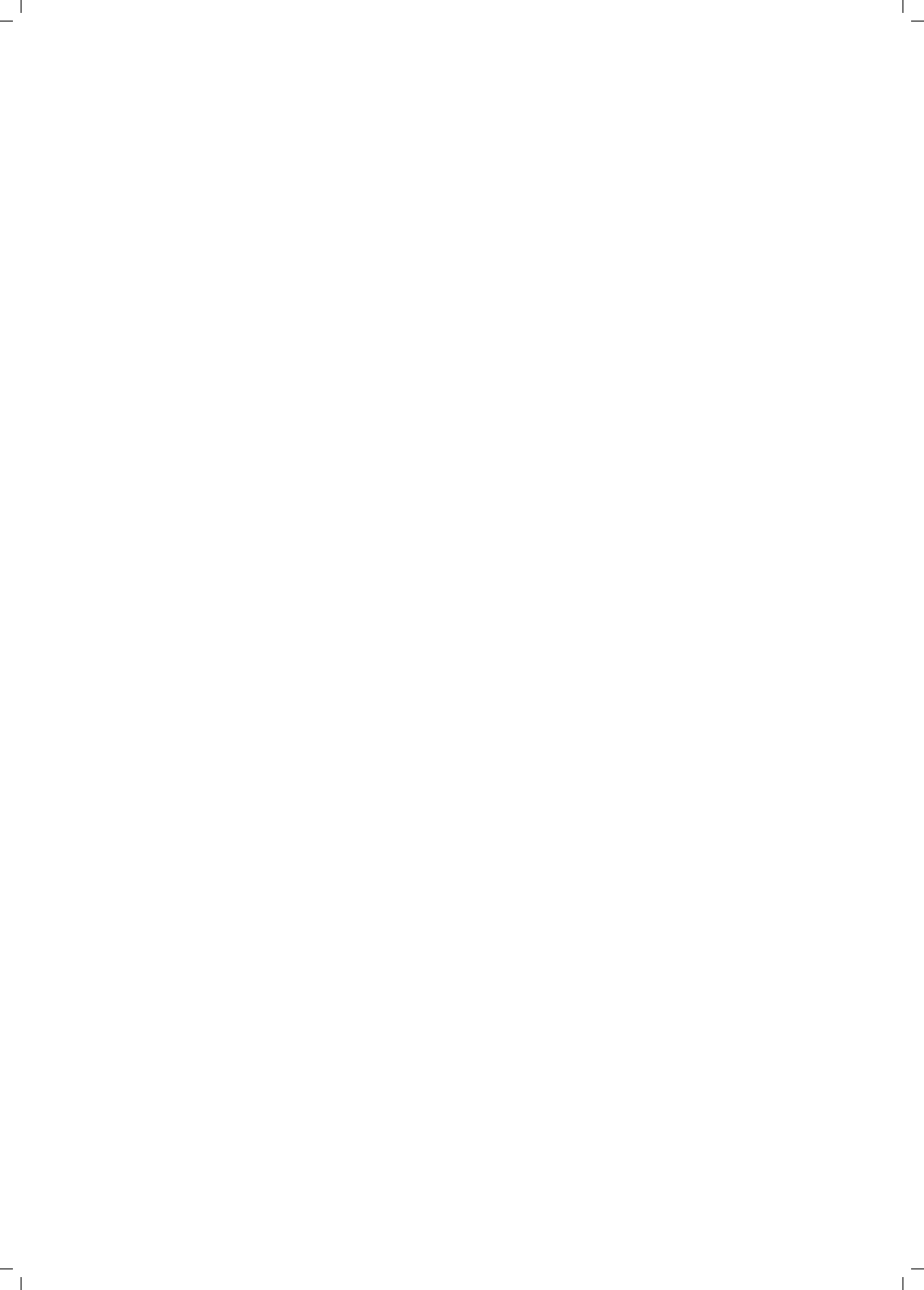# *AFH*

*Unaudited semi-annual report*

## *R.C.S. Luxembourg B223412*

For the period from 01/01/21 to 30/06/21

No subscriptions can be received on the basis of financial statements alone. Subscriptions can only be received on the basis of the latest prospectus accompanied by the latest annual report including audited financial statements as well as by the latest semi-annual report, if published after the latest annual report including audited financial statements and the Key Investor Information Document (KIID).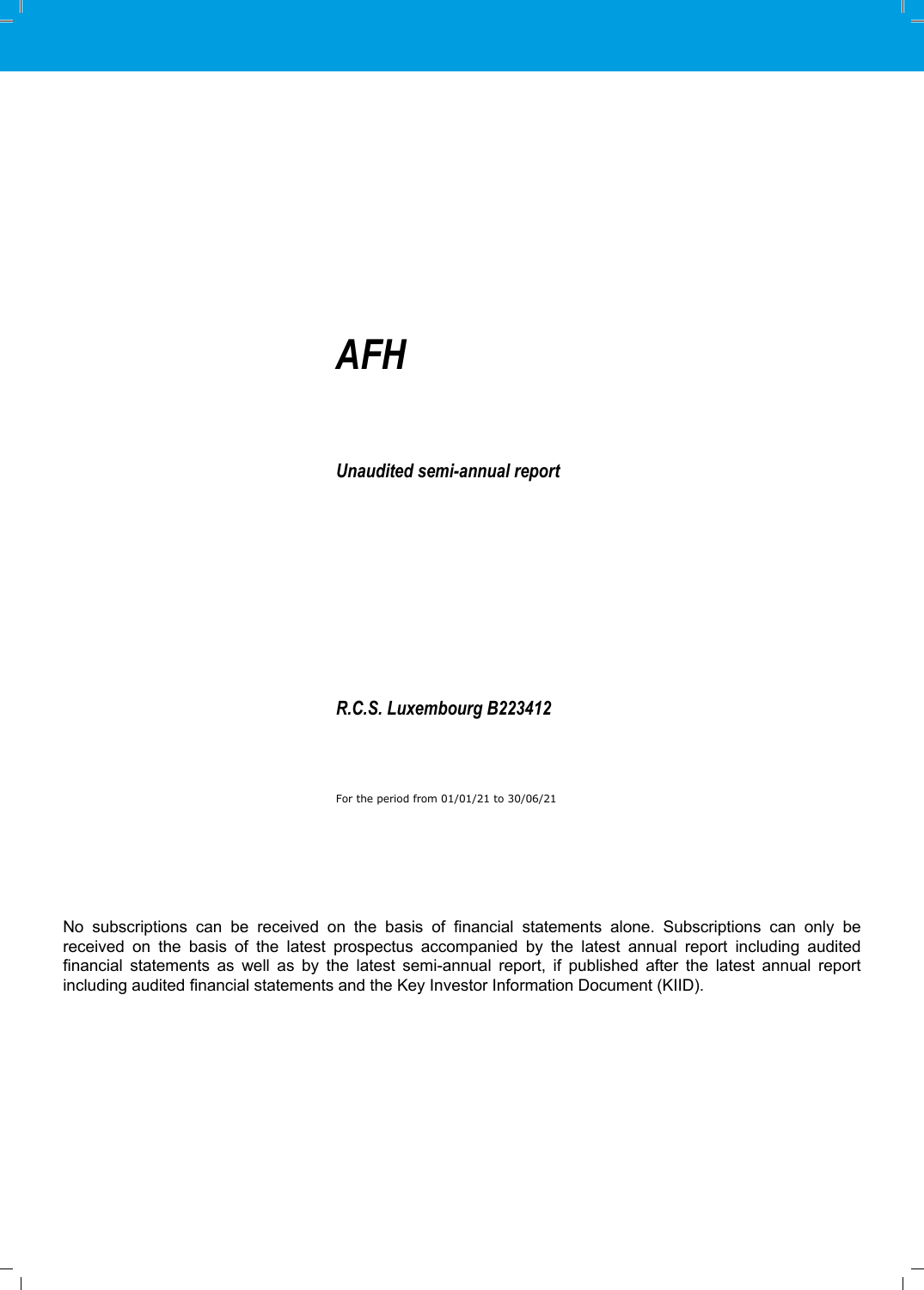$\sqrt{2}$ 

 $\sim$  1

 $\overline{\phantom{a}}$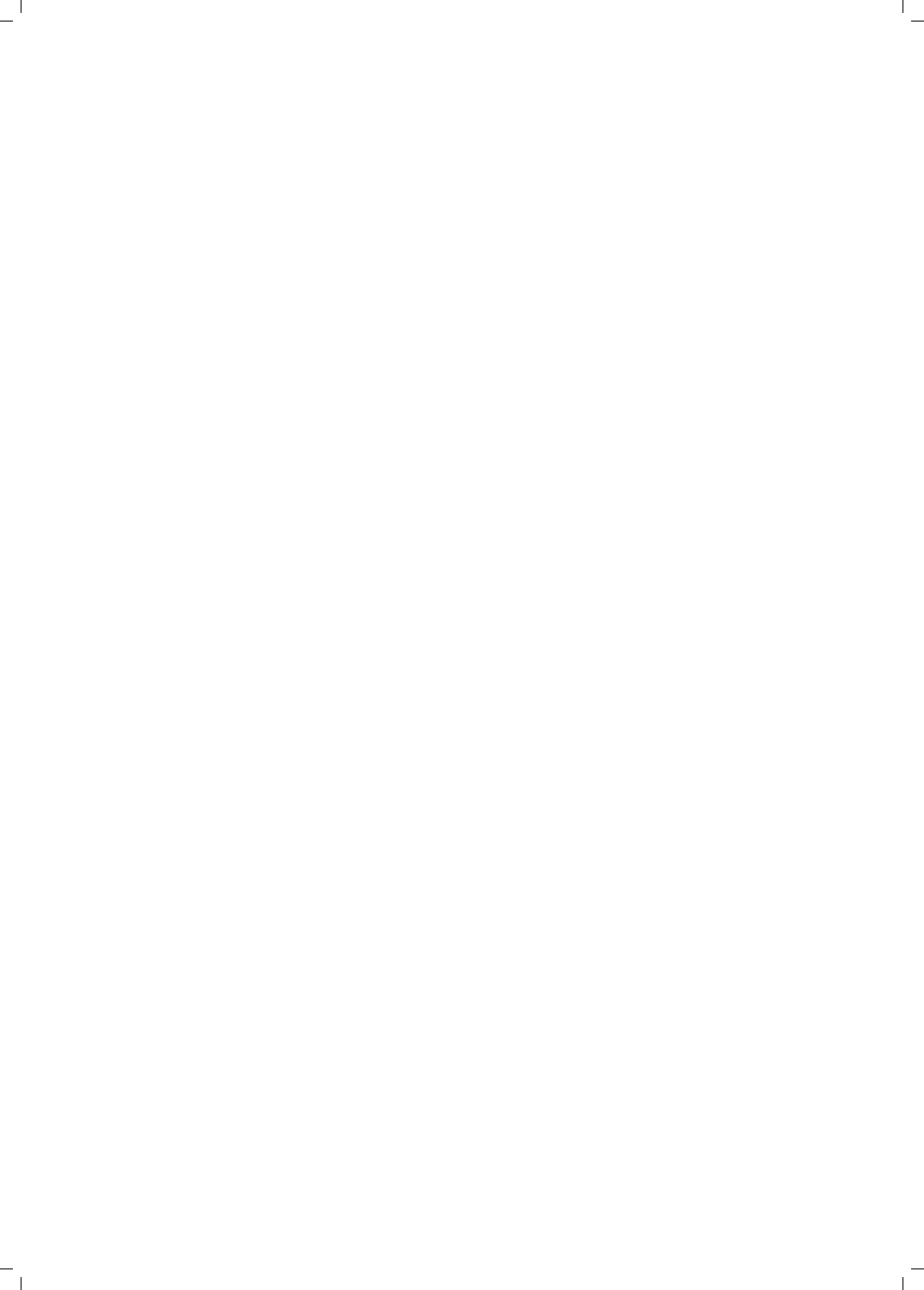|                                                                                            | Page |
|--------------------------------------------------------------------------------------------|------|
| Organisation                                                                               | 4    |
| Securities Portfolio as at 30/06/21                                                        |      |
| TECHNICAL BOND INVESTMENT<br>MULTI ASSET ONE                                               | 6    |
| Statement of Net Assets as at 30/06/21                                                     | 8    |
| <b>Financial Details</b>                                                                   | 9    |
| Statement of Operations and Changes in Net Assets for the period from 01/01/21 to 30/06/21 | 10   |
| General Information                                                                        | 11   |

 $\overline{\phantom{a}}_1$ 

 $\sqrt{2}$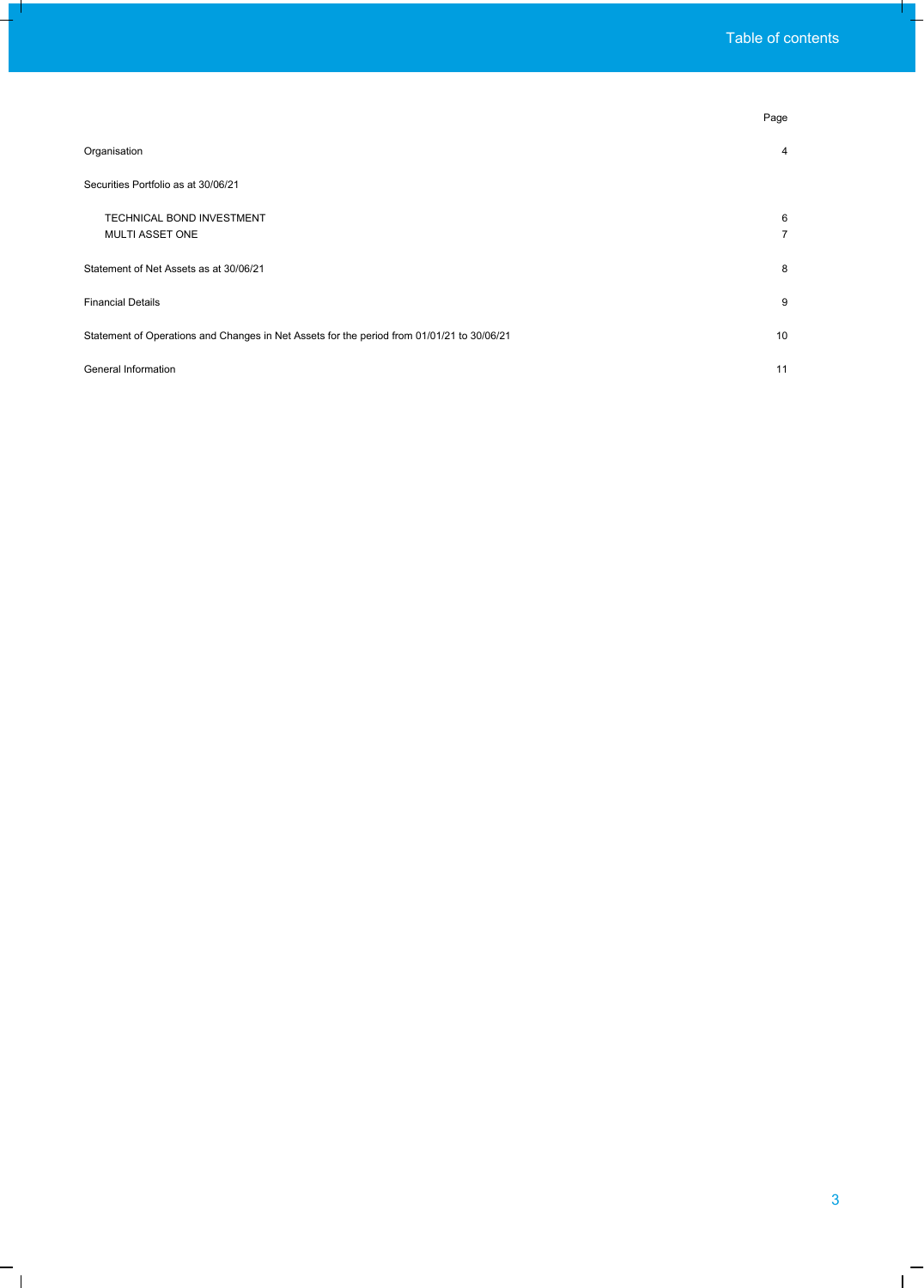## **Organisation**

#### **REGISTERED OFFICE** 5, allée Scheffer

**BOARD OF DIRECTORS OF THE SICAV Chairman** Mr. Joseph El Gharib

L-2520 Luxembourg

Head of Amundi Services Amundi Asset Management 90, boulevard Pasteur F-75015 Paris, France

**Ms. Jeanne Duvoux**  Chief Executive Officer and Managing Director Amundi Luxembourg S.A. 5, allée Scheffer L-2520 Luxembourg, Luxembourg

 **Mr. Nicolas Vauléon** Chief executive Officer Amundi Global Servicing 5, allée Scheffer

L-2520 Luxembourg, Luxembourg

### Management Company **Amundi Luxembourg S.A. Amundi** Luxembourg S.A.

5, allée Scheffer L-2520 Luxembourg, Luxembourg

**Mr. David Joseph Harte**  Deputy Head of Operations, Services & Technology Division, Head of Ireland Amundi Ireland Limited residing in Ireland

**Mrs. Jeanne Duvoux**  Chief Executive Officer and Managing Director Amundi Luxembourg S.A., residing in Luxembourg

**Mr. Claude Kremer**  Partner, Arendt & Medernach S.A. and Independent Director, residing in Luxembourg

**Mr. Christian Pellis**  Chief Executive Officer, Amundi Deutschland GmbH,

residing in Germany

**Mr. François Veverka (until May 2rd 2021)**  Independent Director residing in France

**Mr Pascal Biville (since May 3rd 2021)**  Independent Director residing in France

**Mr. Enrico Turchi**  Deputy Chief Executive Officer and Managing Director Amundi Luxembourg S.A., residing in Luxembourg

**CONDUCTING OFFICERS OF THE MANAGEMENT COMPANY Mrs. Jeanne Duvoux,** Chief Executive Officer and Managing Director, Amundi Luxembourg S.A. **Mr. Enrico Turchi,** Deputy Chief Executive Officer and Managing Director, Amundi Luxembourg S.A.

**Mr. Pierre Bosio**, Chief Operating Officer, Amundi Luxembourg S.A.

**Mr. Charles Giraldez,** Deputy Chief Executive Officer, Amundi Luxembourg S.A.

**Mr. Benjamin Launay,** Real Estate Portfolio Manager, Amundi Luxembourg S.A.

**BOARD OF DIRECTORS OF THE MANAGEMENT COMPANY Chairman** 

**Members** 

 $\sim 1$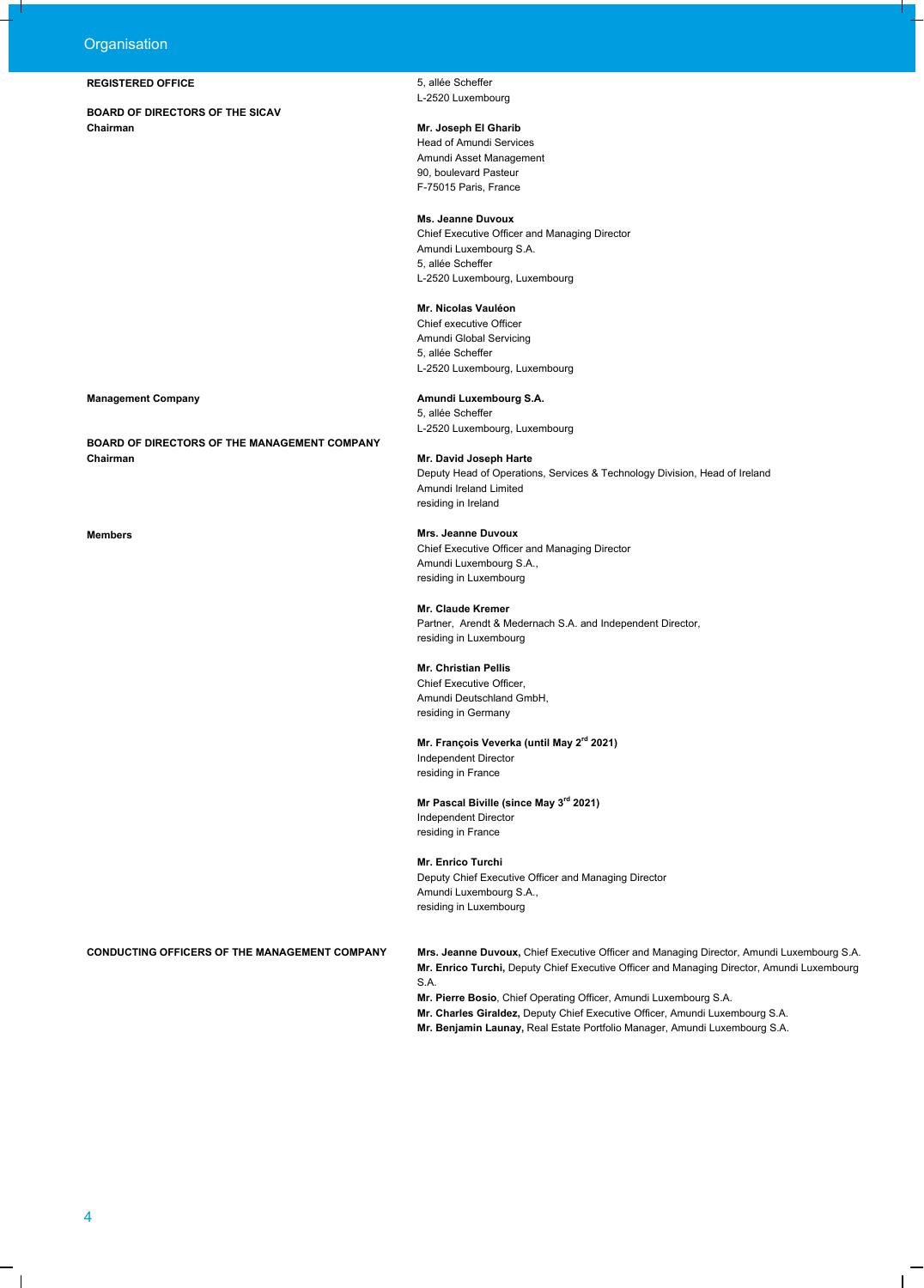#### **INVESTMENT MANAGERS**

**Amundi Asset Management Head office**  90, boulevard Pasteur F-75015 Paris, France

**Amundi SGR S.p.A**  Piazza Cavour 2 20122 Milan, Italy

**DEPOSITARY, ADMINISTRATION AGENT, REGISTRAR, TRANSFERT AGENT, CUSTODIAN AGENT AND PAYING AGENT** 

 $^{-}$   $_{\perp}$ 

**CACEIS Bank, Luxembourg Branch**  5, allée Scheffer L-2520 Luxembourg, Luxembourg

**AUDITOR Ernst & Young, S.A.**  35E, avenue John F. Kennedy L-1855 Luxembourg, Luxembourg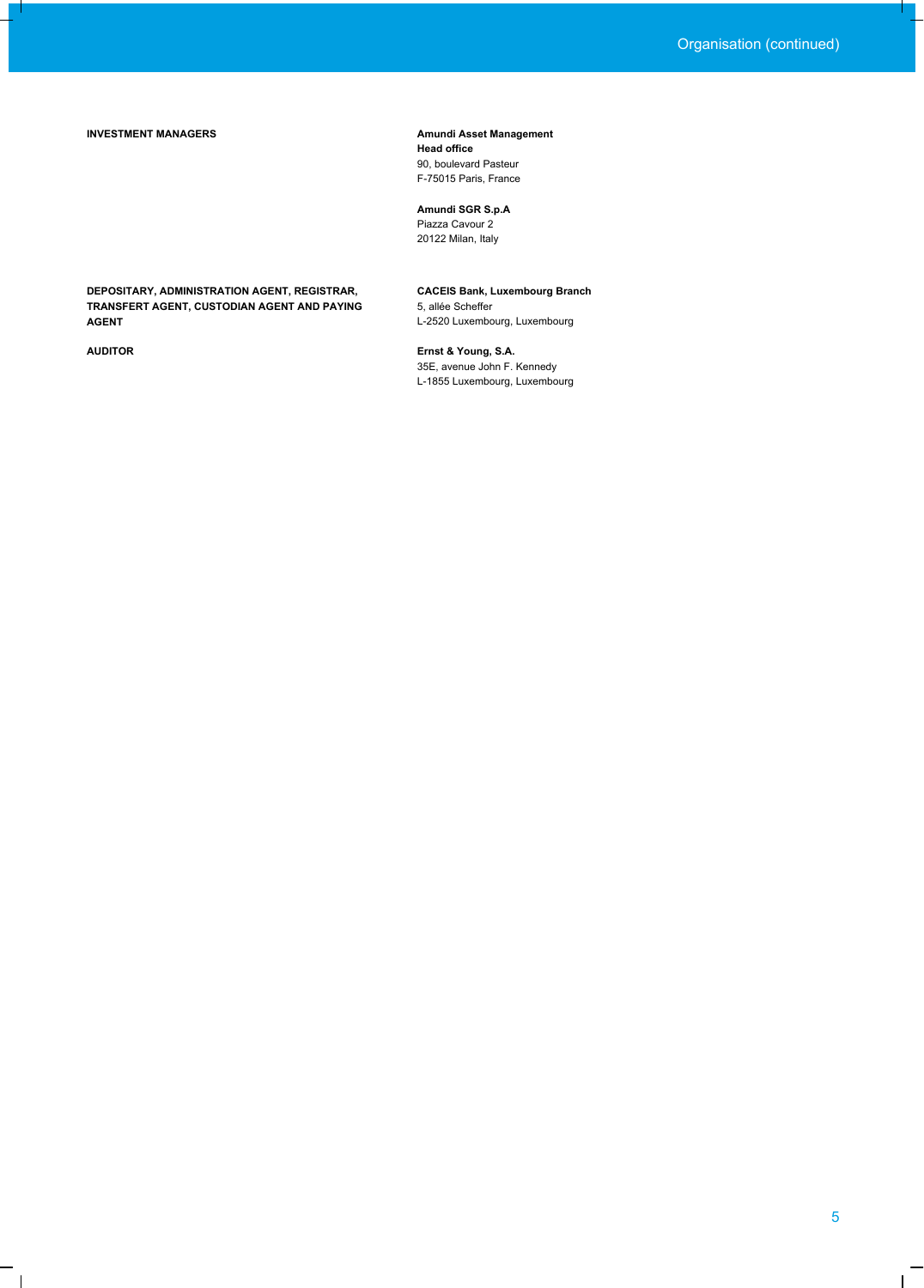## *Securities Portfolio as at 30/06/21*

| Quantity                                       | Market Value | % of NAV |
|------------------------------------------------|--------------|----------|
|                                                | <b>EUR</b>   |          |
| <b>Shares/Units of UCITS/UCIS</b>              | 1,012,376.94 | 98.92    |
| <b>Shares/Units in investment funds</b>        | 1,012,376.94 | 98.92    |
| <b>France</b>                                  | 1,012,376.94 | 98.92    |
| 0.52 AMUNDI CASH CORPORATE - E (C)             | 10,187.28    | 1.00     |
| 16.50 AMUNDI ENHANCED ULTRA SHORT TERM         | 172,015.80   | 16.81    |
| 18.44 AMUNDI EURO LIQUIDITY-RATED SRI E        | 182,260.61   | 17.81    |
| 10,400.00 AMUNDI SHORT TERM YIELD SOLUTION E C | 99,736.00    | 9.75     |
| 18.31 AMUNDI STAR 1 FCP EC                     | 183,830.32   | 17.95    |
| 1.00 AMUNDI STAR 1 FCP PC                      | 100.32       | 0.01     |
| 18.42 AMUNDI ULTRA SHORT TERM BOND SRI E-C     | 182,481.29   | 17.83    |
| 18.49 AMUNDI 6 M PART E                        | 181.765.32   | 17.76    |
| <b>Total securities portfolio</b>              | 1,012,376.94 | 98.92    |

 $^-$  1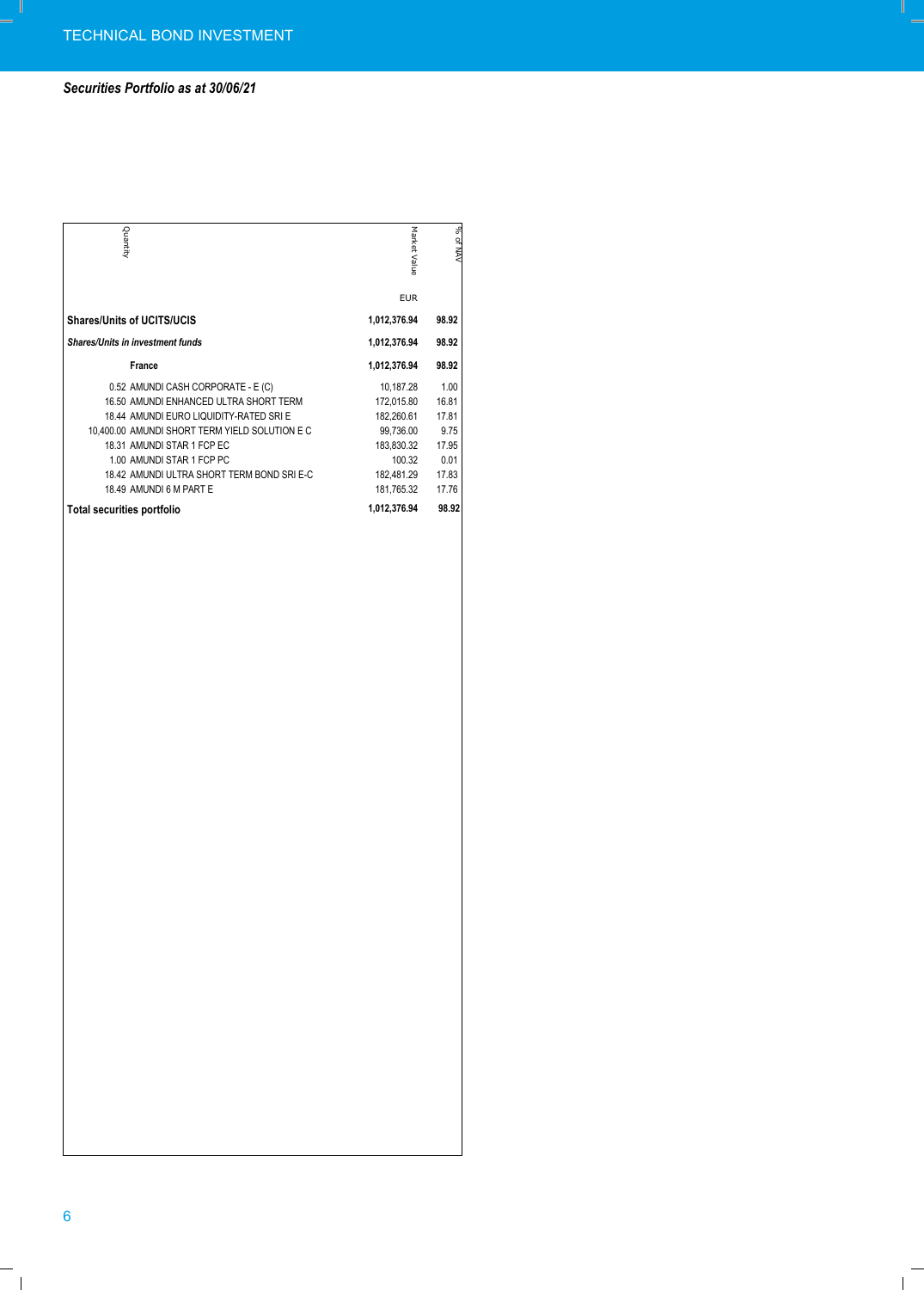*Securities Portfolio as at 30/06/21*

| Quantity                   |                                                                                                                                                                                                                                                                                                                                                                                                                                                                                                                                                                                                                                        | Market Value                                                                                                                                                                                                           | ℅<br>ءِ<br>VAN                                                                                       |
|----------------------------|----------------------------------------------------------------------------------------------------------------------------------------------------------------------------------------------------------------------------------------------------------------------------------------------------------------------------------------------------------------------------------------------------------------------------------------------------------------------------------------------------------------------------------------------------------------------------------------------------------------------------------------|------------------------------------------------------------------------------------------------------------------------------------------------------------------------------------------------------------------------|------------------------------------------------------------------------------------------------------|
|                            |                                                                                                                                                                                                                                                                                                                                                                                                                                                                                                                                                                                                                                        | <b>EUR</b>                                                                                                                                                                                                             |                                                                                                      |
|                            | <b>Shares/Units of UCITS/UCIS</b>                                                                                                                                                                                                                                                                                                                                                                                                                                                                                                                                                                                                      | 530,691,674.41                                                                                                                                                                                                         | 98.63                                                                                                |
|                            | Shares/Units in investment funds                                                                                                                                                                                                                                                                                                                                                                                                                                                                                                                                                                                                       | 530,691,674.41                                                                                                                                                                                                         | 98.63                                                                                                |
|                            | France                                                                                                                                                                                                                                                                                                                                                                                                                                                                                                                                                                                                                                 | 7,580,238.59                                                                                                                                                                                                           | 1.41                                                                                                 |
|                            | 7.26 AMUNDI EURO LIQUIDITY-RATED SRI FCP I<br>Ireland                                                                                                                                                                                                                                                                                                                                                                                                                                                                                                                                                                                  | 7,580,238.59<br>142,961,992.64                                                                                                                                                                                         | 1.41<br>26.57                                                                                        |
|                            | 7,807,402.00 ISHARES III PLC ISHARES GLOBAL GOVT BO<br>431,599.00 ISHARES V PLC MSCI WLD MONTHLY EURO HDG<br>1,174,497.27 PIMCO-GLOBAL BOND-INSEURHEDACC<br>583,444.00 SPDR BA EUR GOV ETF                                                                                                                                                                                                                                                                                                                                                                                                                                             | 38,534,213.31<br>31, 187, 343. 74<br>34,330,555.23<br>38,909,880.36                                                                                                                                                    | 7.16<br>5.80<br>6.38<br>7.23                                                                         |
|                            | Luxembourg                                                                                                                                                                                                                                                                                                                                                                                                                                                                                                                                                                                                                             | 380,149,443.18                                                                                                                                                                                                         | 70.65                                                                                                |
|                            | 10,675.95 AMUNDI FD BD GLO AGGRE IHE CAP<br>470,219.44 ASHMORE EMERGING MARKET DEBT -INS II-<br>79,877.52 AXA IM US CORP INTERMEDIATE BDS A EUR HD<br>173,731.74 AXA WORLD FUNDS EURO BONDS-I EUR CAP<br>6,222,775.36 AZ ALLOC EUROPEAN DYNAMIC A INST EURO<br>176,040.00 BLUEBAY INV GD G AG BD-IEBH<br>330,364.39 BLUEBAY INV GRADE ABS RETUTN -I-EUR-<br>32,068.90 CS GLOBAL HIGH YLD B-EBH EUR<br>108.80 DNCA GLOBAL EMERG EQUITY M A EUR CAP<br>131,827.87 GENERALI INV EURO BD -B- CAP<br>130,332.78 KAIROS INTL ACTIVESG X EUR C<br>177,971.13 M&AMP.G EUROPEAN CREDIT INVESTMENT<br>493,216.35 MG LUX DYNAMIC ALLOCATION FD CC | 13,101,415.40<br>12,037,617.54<br>12,011,182.83<br>29,779,356.87<br>32,034,847.54<br>20,276,286.74<br>41,282,333.55<br>7,008,337.84<br>9,288,144.78<br>30,463,706.30<br>15,230,689.02<br>17,984,035.98<br>5,122,199.75 | 2.43<br>2.24<br>2.23<br>5.53<br>5.95<br>3.77<br>7.68<br>1.30<br>1.73<br>5.66<br>2.83<br>3.34<br>0.95 |
| Total securities portfolio | 41.670.14 NORDEA 1-EUR HY ST BD-BI EUR<br>41,608.88 PICTET FD LUX VAR GLB EME DEBT -HI EUR-<br>598,065.71 PICTET MULTI ASSET GL OPP-I EUR-FD<br>2,333,810.51 THREADNEEDLE-CRED OP-2E EUR<br>640,779.19 WELLINGTON GLOBAL INNOVATION FUND EUR CL                                                                                                                                                                                                                                                                                                                                                                                        | 4,961,246.75<br>12,333,287.10<br>82,682,583.80<br>24,038,715.04<br>10,513,456.35<br>530,691,674.41                                                                                                                     | 0.92<br>2.29<br>15.38<br>4.47<br>1.95<br>98.63                                                       |
|                            |                                                                                                                                                                                                                                                                                                                                                                                                                                                                                                                                                                                                                                        |                                                                                                                                                                                                                        |                                                                                                      |

 $\overline{\phantom{a}}$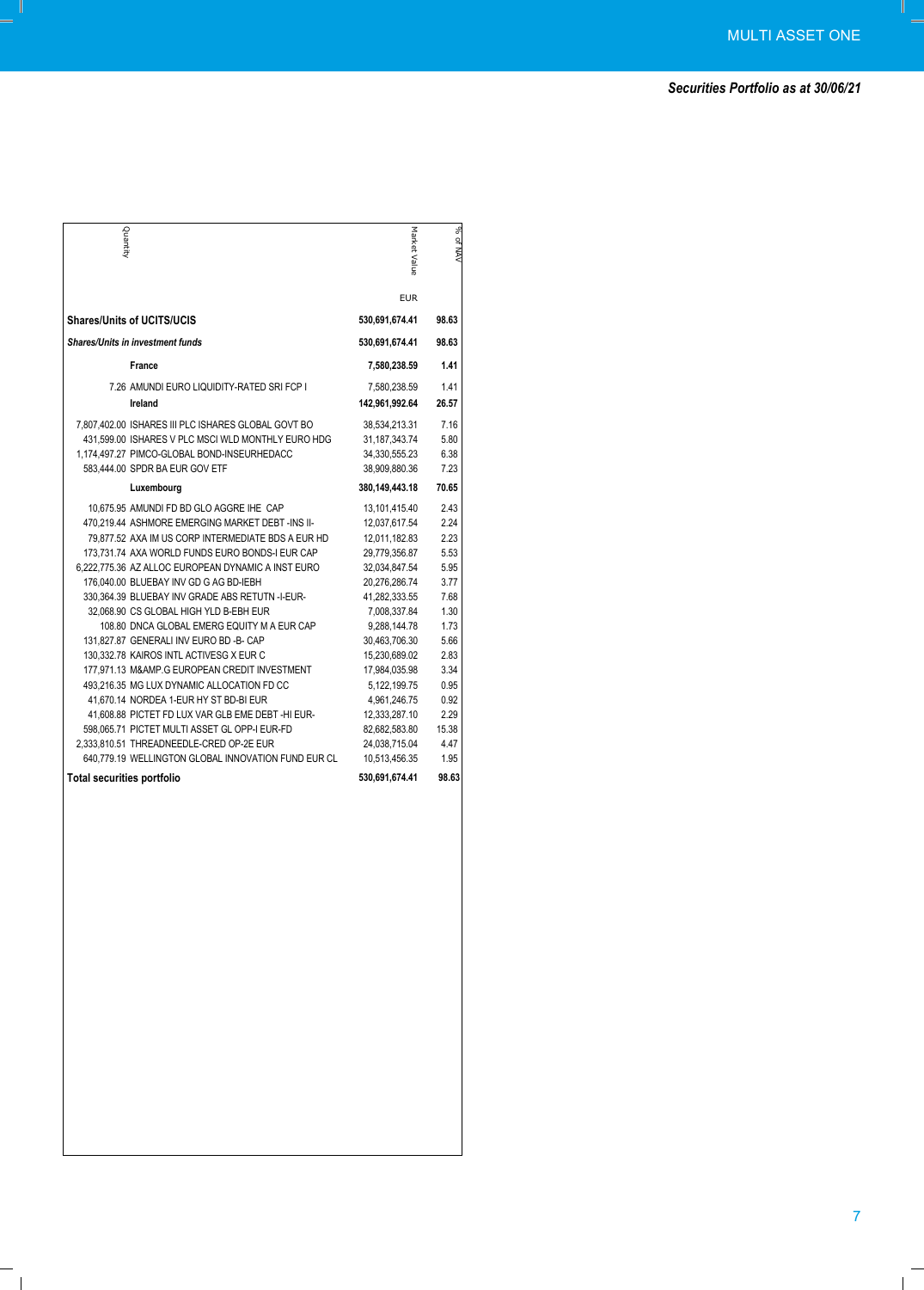J

| 3,976.96       |
|----------------|
|                |
| 40,246.35      |
| 155,820.59     |
| 200,043.90     |
| 52,289.17      |
| 7,540,055.03   |
| 39,407,625.54  |
| 492,296,425.81 |
| 531,704,051.35 |
| 539,296,395.55 |
| <b>EUR</b>     |
| 30/06/21       |
|                |
|                |
|                |

TECHNICAL BOND MULTI ASSET ONE Combined

Γ  $\overline{1}$ 

 $^{-}$  1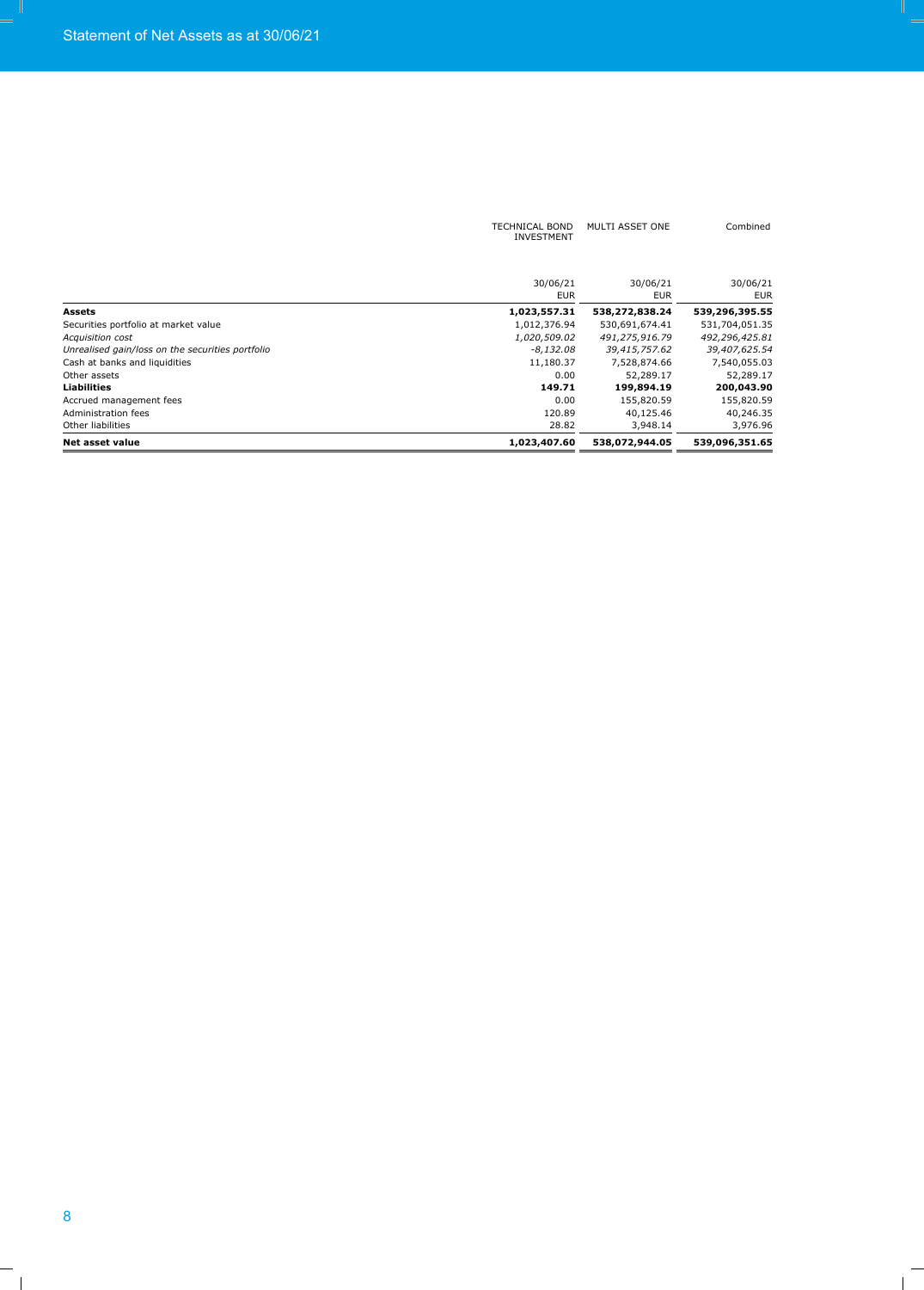U

## **TECHNICAL BOND INVESTMENT**

 $^{-}$  1

| I LUI INVAL DUND INVLUI IIILNI                                                   | Period/year ending at: | 30/06/21               | 31/12/20               | 31/12/19               |
|----------------------------------------------------------------------------------|------------------------|------------------------|------------------------|------------------------|
| <b>Total Net Assets</b>                                                          | <b>EUR</b>             | 1,023,407.60           | 1,025,102.22           | 1,027,413.08           |
| <b>Class OE Capitalisation</b><br>Number of shares<br>Net asset value per share  | <b>EUR</b>             | 31.00<br>989.02        | 31.00<br>990.66        | 1,031.00<br>996.52     |
| <b>Class OE1 Capitalisation</b><br>Number of shares<br>Net asset value per share | <b>EUR</b>             | 1,000,000.00<br>0.99   | 1,000,000.00<br>0.99   | 0.00<br>0.00           |
| <b>MULTI ASSET ONE</b>                                                           | Period/year ending at: | 30/06/21               | 31/12/20               | 31/12/19               |
| <b>Total Net Assets</b>                                                          | <b>EUR</b>             | 538,072,944.05         | 482,895,313.86         | 467,411,137.93         |
| <b>Class IE Capitalisation</b><br>Number of shares<br>Net asset value per share  | <b>EUR</b>             | 496,596.15<br>1,083.52 | 450,000.00<br>1,073.10 | 450,000.00<br>1,038.69 |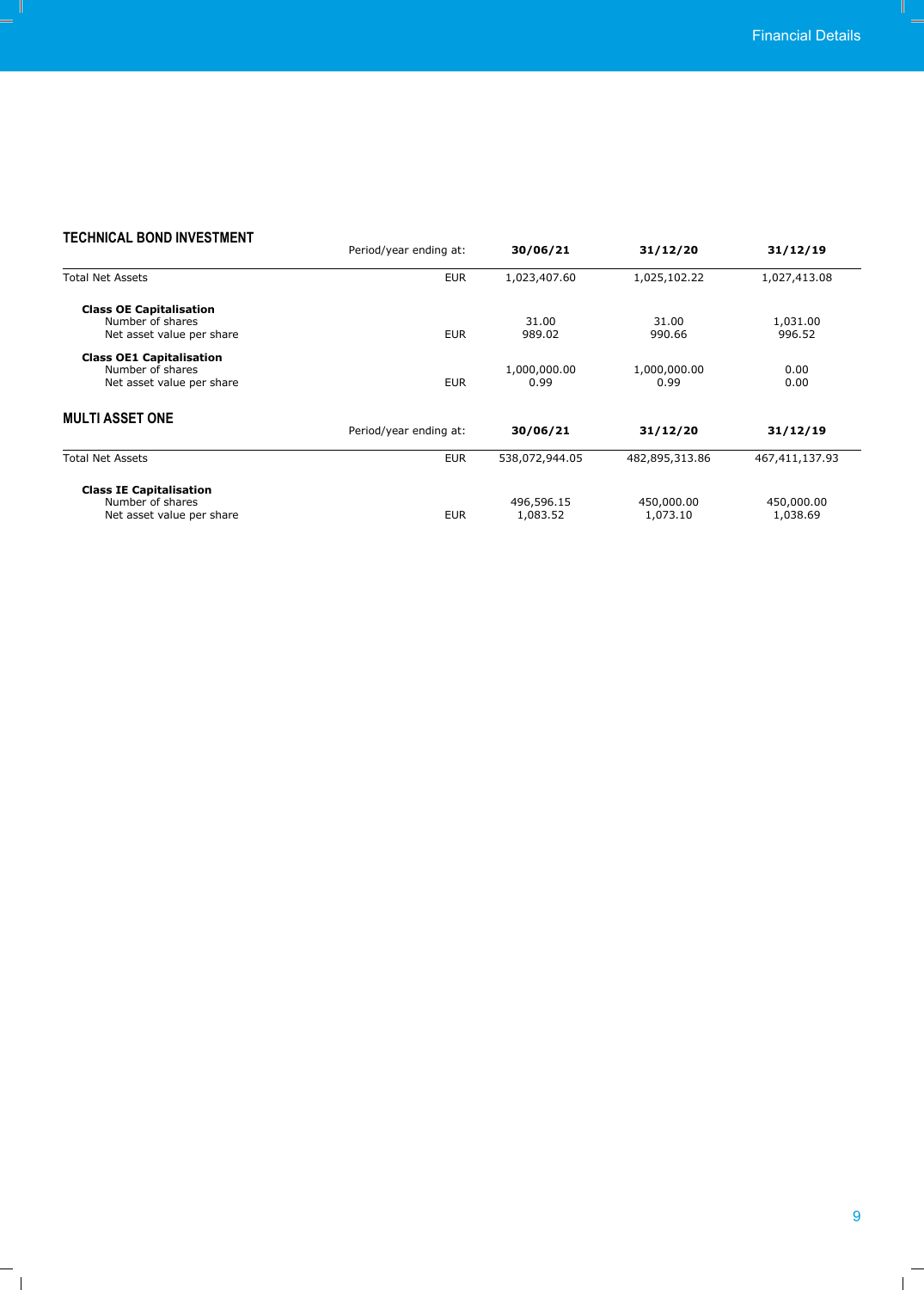| Net assets at the end of the period                                 | 1,023,407.60 | 538,072,944.05          | 539,096,351.65         |
|---------------------------------------------------------------------|--------------|-------------------------|------------------------|
| Net assets at the beginning of the period                           | 1,025,102.22 | 482,895,313.86          | 483,920,416.08         |
| Increase/(decrease) in net assets                                   | $-1,694.62$  | 55,177,630.19           | 55,175,935.57          |
| Subscriptions                                                       | 0.00         | 49,999,999.83           | 49,999,999.83          |
| <b>Result of operations</b>                                         | $-1,694.62$  | 5,177,630.36            | 5,175,935.74           |
| Net change in unrealised appreciation/(depreciation) on investments | $-1,367.39$  | 2,859,300.25            | 2,857,932.86           |
| Net realised profit/(loss)                                          | $-327.23$    | 2,318,330.11            | 2,318,002.88           |
| Net realised profit/(loss) on securities sold                       | 0.00         | 2,590,833.38            | 2,590,833.38           |
| Net realised profit/(loss) from investments                         | $-327.23$    | $-272,503.27$           | $-272,830.50$          |
| Bank interest & similar charges                                     | 28.45        | 20,578.17               | 20,606.62              |
| <b>Transaction fees</b>                                             | 0.00         | 59.00                   | 59.00                  |
| Taxe d'abonnement                                                   | 49.77        | 9,444.37                | 9,494.14               |
| Administrative expenses                                             | 249.01       | 77,009.70               | 77,258.71              |
| Custodian fees                                                      | 0.00         | 7,408.74                | 7,408.74               |
| Management fees                                                     | 0.00         | 299,054.45              | 299,054.45             |
| <b>Expenses</b>                                                     | 327.23       | 413,554.43              | 413,881.66             |
| Other income                                                        | 0.00         | 69.881.27               | 71,169.89<br>69,881.27 |
| <b>Income</b><br>Net dividends                                      | 0.00<br>0.00 | 141,051.16<br>71,169.89 | 141,051.16             |
|                                                                     | <b>EUR</b>   | <b>EUR</b>              | <b>EUR</b>             |
|                                                                     | 30/06/21     | 30/06/21                | 30/06/21               |

TECHNICAL BOND INVESTMENT

MULTI ASSET ONE

Combined

 $\overline{1}$ 

 $\overline{\phantom{a}}$  1

r I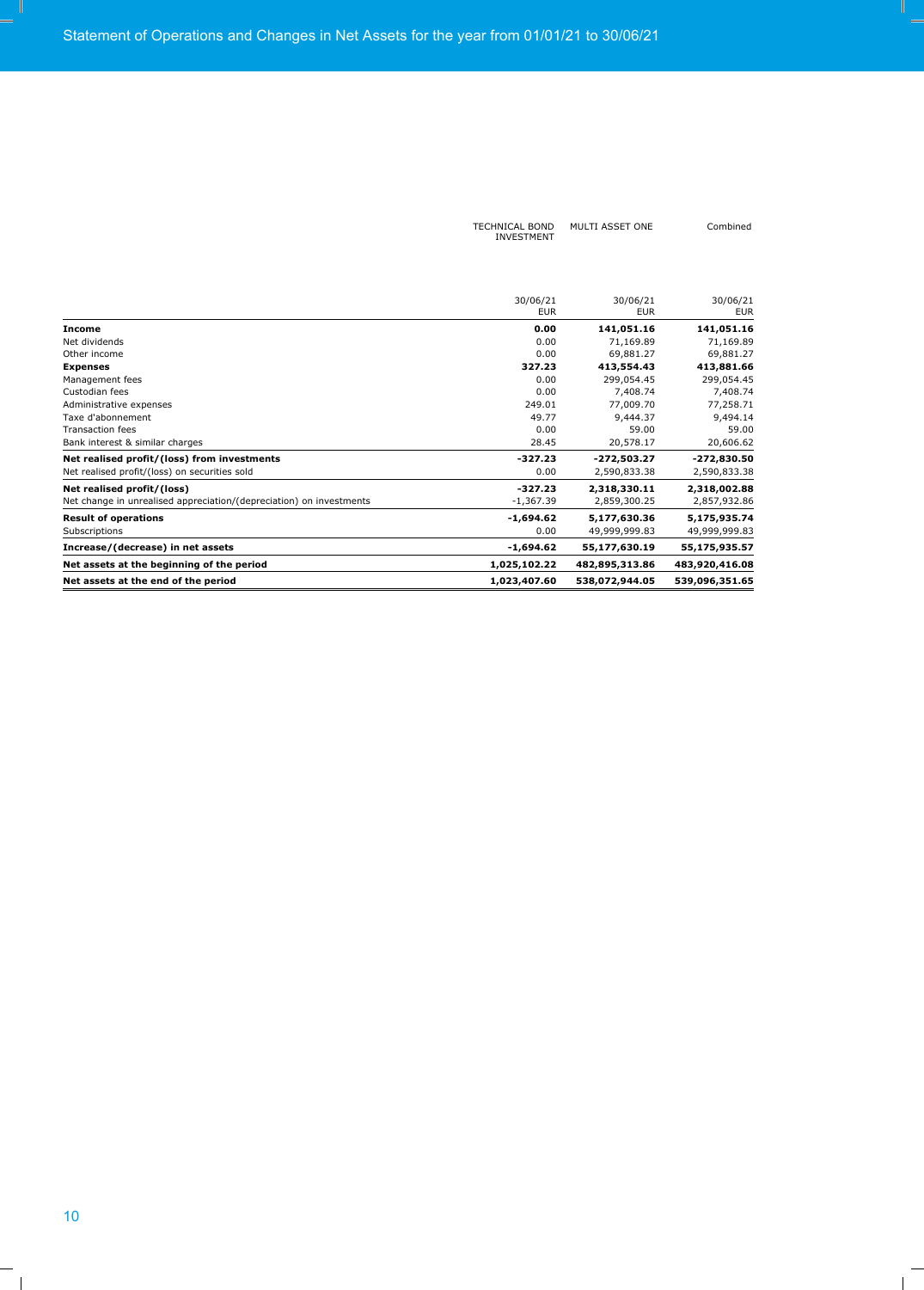## **1. ACTIVITY**

AFH (the "SICAV") is an open-ended investment company organised as a société anonyme and qualifying as a "Société d'Investissement à Capital Variable" ("SICAV") under the laws of the Grand Duchy of Luxembourg.

The SICAV was incorporated on April 5, 2018 for an unlimited duration.

The SICAV functions as an "umbrella fund" under which the sub-funds are created and operate. The assets and liabilities of each sub-fund are segregated from those of other sub-funds (meaning that third-party creditors have recourse only to the assets of the sub-fund concerned). The SICAV qualifies as an Undertaking for Collective Investment in Transferable Securities (UCITS) and is submitted to Part I of the law of December 17, 2010, as amended, relating to Undertakings for Collective Investment.

The SICAV is registered under number B 223.412 at the Commercial Register of Luxembourg, where its Articles are available for inspection and a copy thereof may be obtained upon request.

The combined financial statements are expressed in Euro (EUR).

As at June 30, 2021, the following sub-funds were active:

TECHNICAL BOND INVESTMENT MULTI ASSET ONE

#### **2. CHANGES IN THE COMPOSITION OF SECURITIES PORTFOLIO**

The report on the changes in the composition of the portfolio is available upon simple request free of charge from the registered office of the SICAV.

#### **3. SFTR (SECURITIES FINANCING TRANSACTIONS AND OF REUSE REGULATIONS)**

The Fund does not use any instruments failing into the scope of SFTR.

#### **4. SWING PRICING**

 $\overline{\phantom{a}}$ 

On business days when it believes that trading in a sub-fund's shares will require significant purchases or sales of portfolio investments, the Board may adjust the sub-fund's NAV to more closely reflect the actual prices of the underlying transactions, based on estimated dealing spreads, costs, and other market and trading considerations. In general, the NAV will be adjusted upward when there is strong demand to buy sub-fund shares and downward when there is strong demand to redeem sub-fund shares. For any given business day, the adjustment will normally not be larger than 2% of NAV, but the Board can raise this limit when necessary to protect the interests of shareholders. No Swing pricing adjustment has been applied for the period ended June 30, 2021.

#### **5. SUBSEQUENT EVENTS**

The sub-fund AEQUITAS FLEXILE was launched on July 05, 2021.